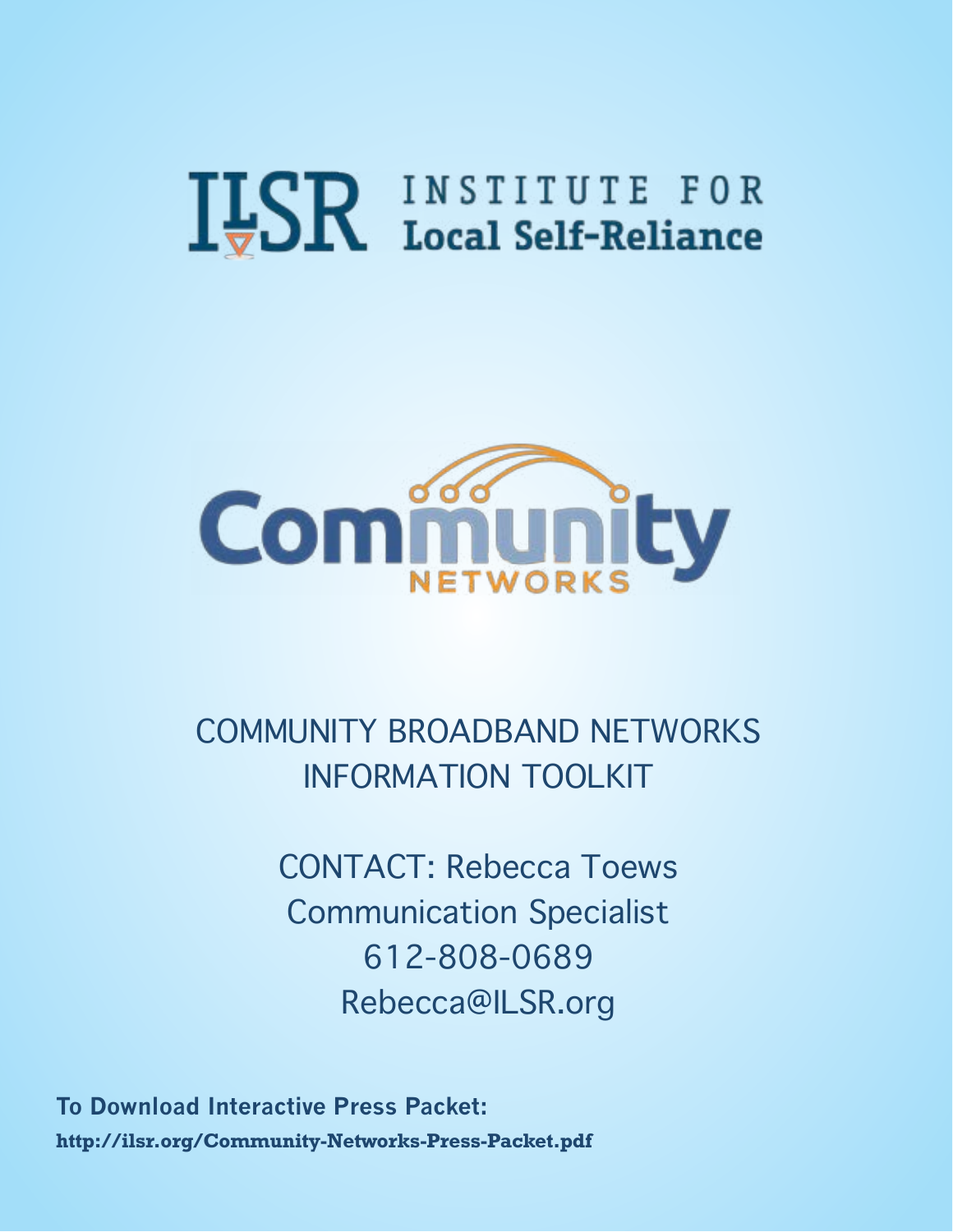# ABOUT @CommunityNets

**At MuniNetworks.org, we provide resources that support local authority for broadband networks that are directly accountable to the communities they serve.**

As more community leaders realize the economic benefits of faster, more reliable Internet services, they are pursuing local control of connectivity through public ownership, cooperative models, and other nonprofit approaches.

The vast majority of community broadband networks have lowered prices and spurred job growth in their communities.

Community networks create jobs and economic opportunities; they connect health care facilities with 21st century life-saving technology; and they are instrumental in helping students attain the education necessary for the modern economy.



- ILSR tracks more than 450 local government owned fiber optic networks.
- We maintain the definitive clearinghouse on local government strategies for expanding access to fast, affordable, and reliable Internet connections.
- • ILSR works with communities across the United States to create the policies that ensure telecommunications networks serve the community.
- We educate and inform the public and policymakers nationwide through persistently reporting on community broadband initiatives and their opponents.

#### **COMMUNITY BROADBAND NETWORKS FACTS:**

Frustrated with inadequate, over priced, or unreliable networks from existing providers, hundreds of communities have decided to build their own networks, sometimes in partnership with local companies.

- At least 89 communities have a citywide fiber-to-the-home network owned by local government
- 76 communities have citywide cable networks, often built before 2000
- 19 states have decided to limit community authority to build their own networks, a veritable gift to telephone and cable monopolies.
- At least 82 communities in 17 states have access to gigabit services owned by local government.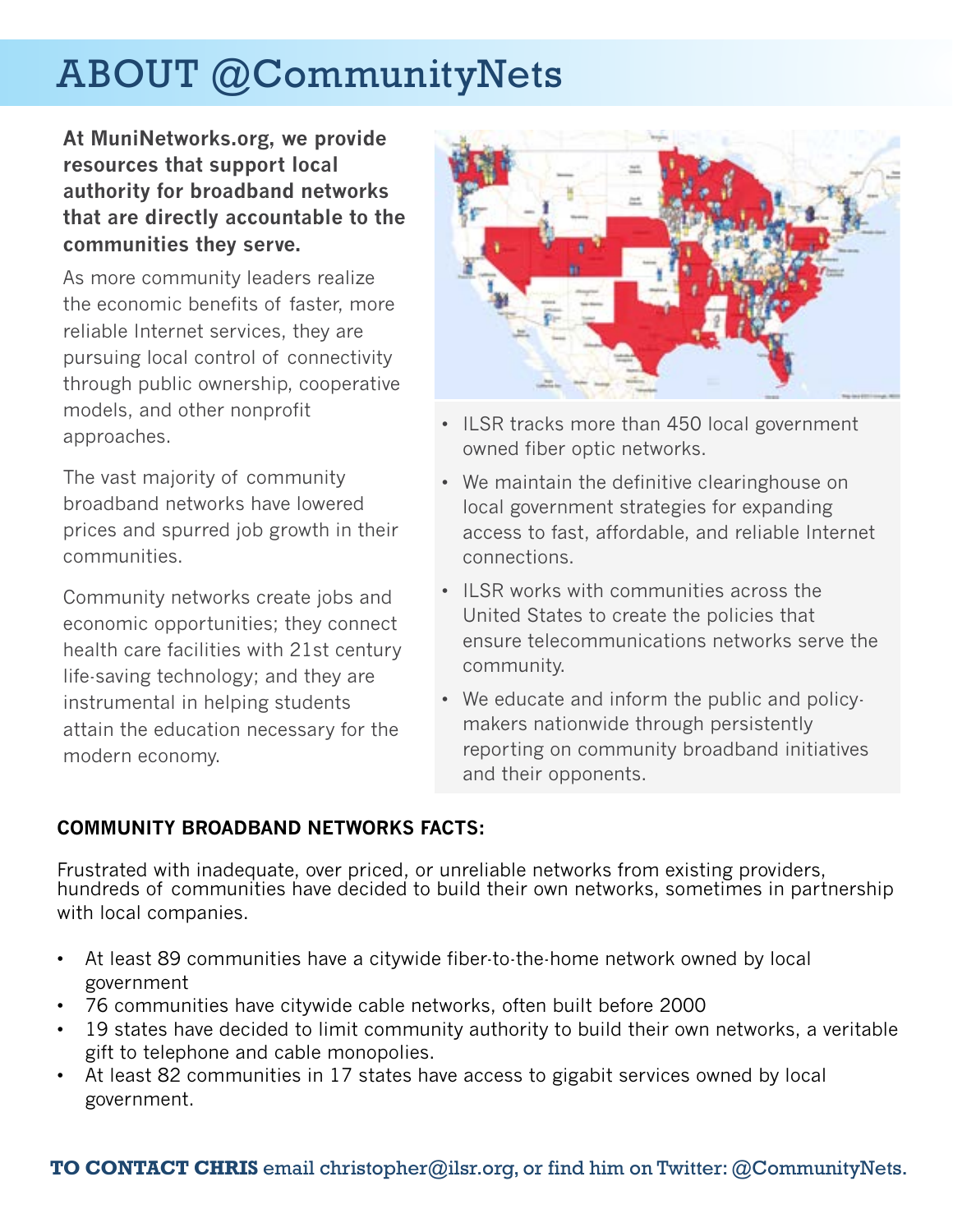## ABOUT CHRIS MITCHELL



Photo Courtesy: Glenn Ricart

#### **Chris Mitchell is the Director of the Community Broadband Networks Initiative with the Institute for Local Self-Reliance.**

Mitchell leads the acclaimed MuniNetworks.org as part of ILSR's effort to ensure broadband networks are directly accountable to the communities that depend upon them.

Mitchell is a leading national expert on community networks, advises high- ranking broadband decisionmakers, speaks on radio and television programs in markets across the United States, and frequently presents at telecommunications policy events around the world.

Chris Mitchell has consulted with and advised members of the FCC on telecommunications issues. He has been a guest on national and regional radio shows and provides a strong public interest voice on telecommunications policy.

## QUOTES FROM CHRIS

"'At the grassroots level, there is no doubt that Republicans, Independents, and Democrats all believe these decisions should be made by local governments."

"Hundreds of cities have realized that they are better served by investing in themselves rather than waiting for the cable monopoly to improve its service,"says **Community** Broadband Networks Director Chris Mitchell with the Institute for Local Self-Reliance.

"... Cities have figured out that they have to take action. Some are building their own networks and some are partnering with private companies, but they're moving ahead because they've realized that no one is going to do it for them."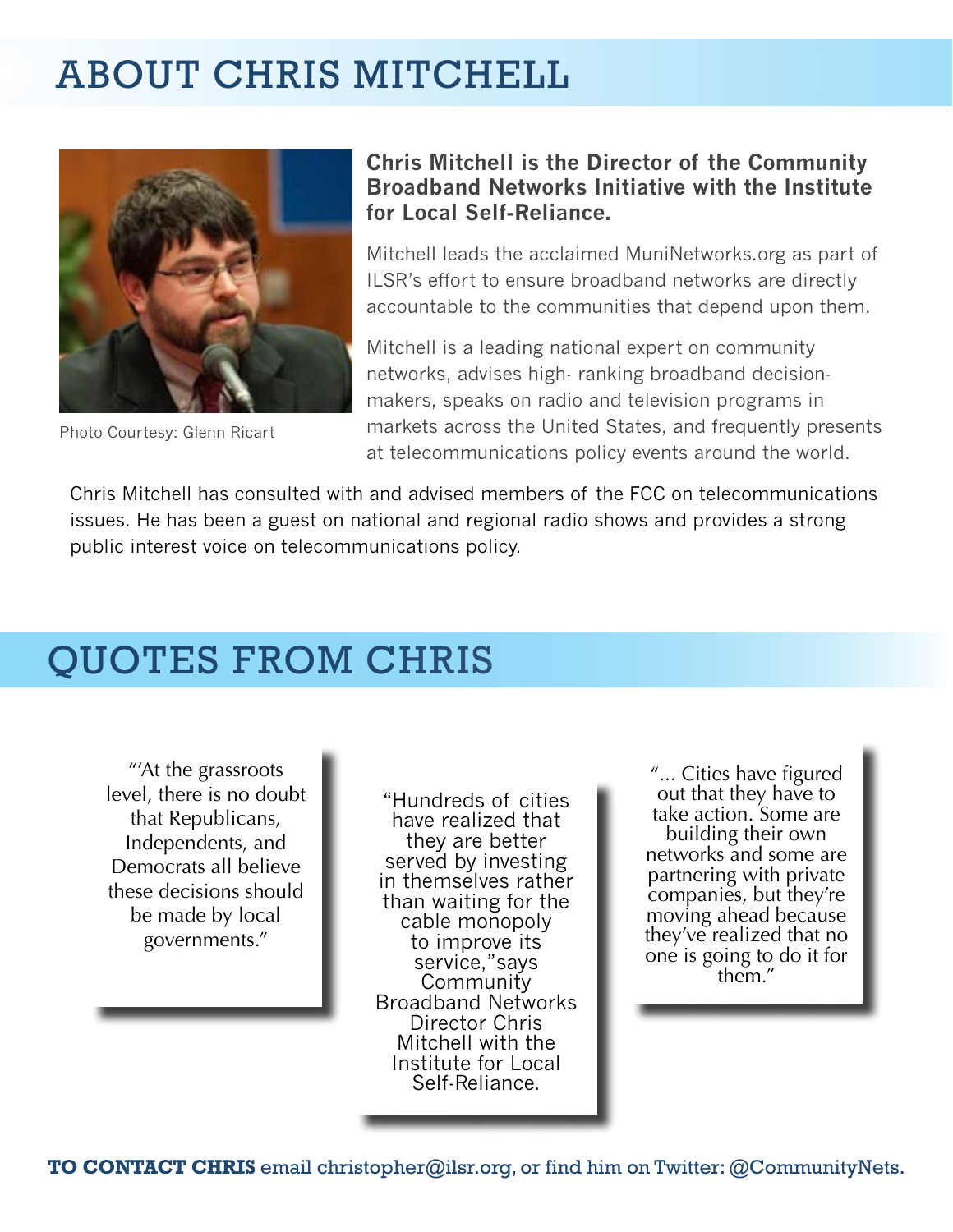## COMMUNITY BROADBAND NETWORKS IN THE NEWS

**Big telecomm companies have lobbied hard to win these restrictions to competition—with this announcement, communi- ties can finally gain control over their economic futures.**

**ILSR's Christopher Mitchell was interviewed in The New York Times by Susan Crawford for her April 27, 2014 opinion piece about the future of broadband. Excerpt here:**

"CAMBRIDGE, Mass. — Last week's proposal by the Federal Communications Com- mission to allow Internet service providers to charge different rates to different online content companies — effectively ending the government's commitment to net neutrality — set off a flurry of protest."

"According to Christopher Mitchell of the Institute for Local Self Reliance, a national expert on community networks, more than 400 towns and cities across America have installed or are planning networks. And that's not just good for consumers; it's good for business. Companies are moving to places like Wilson, N.C., and Chattanooga, Tenn., because those cities provide public, inexpensive, high-capacity connectivity."

HOME POLITICS & POLICY HEALTH EDUCATION ENVIRONMENT ARTS & CULTURE BUSINESS

#### **D.C. Department**

#### To close rural broadband gap, Minnesota communities consider public option

By Devin Henry I 05/02/14

# The New York Times

The Opinion Pages | OP-ED CONTRIBUTOR

## The Wire Next Time

By SUSAN CRAWFORD APRIL 27, 2014

"But other municipalities are getting into the broadband game, including more than a dozen in Minnesota, looking to compete with the few private providers that dominate their markets, Christopher Mitchell, Director of the Telecommunications as Commons Initiative at the Institute for Local Self-Reliance said.

This isn't a new idea, Mitchell said, and it's more prevalent than many people realize. Municipalities began building their own cable networks as early as the 1980s, he said, and they moved into fiber networks about 15 years ago. There are up to 250 public cable or fiber networks around the United States."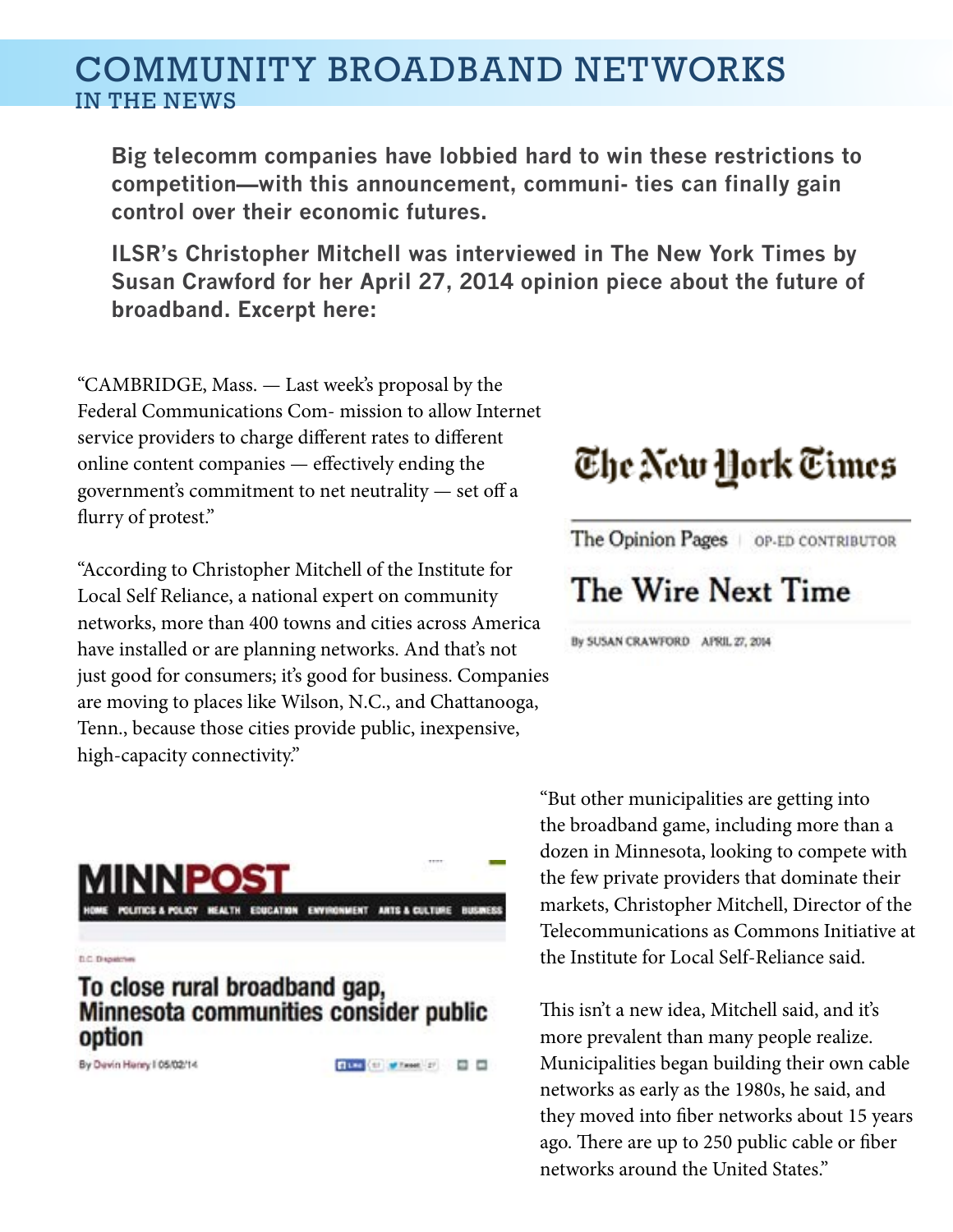## Tools and Resources



Community Broadband Networks have a very good track record in creating jobs. This fact sheet details where publicly owned network attracted new businesses

or helped existing businesses to thrive.

#### **[Economic Development Fact Sheet](http://muninetworks.org/sites/www.muninetworks.org/files/fact-sheet-econ-dev.pdf)  [\[pdf\]](http://muninetworks.org/sites/www.muninetworks.org/files/fact-sheet-econ-dev.pdf)**



Wireless networks may appear to be magical, but are actually driving investment in fiber optic wires. This resource defines many terms, key points, common speeds,

and offers insight into wireless technology and policy.

#### **[Wireless Internet](http://www.ilsr.org/wp-content/uploads/2013/06/wireless-fact-sheet-101.pdf)  [Fact Sheet \[pdf\]](http://www.ilsr.org/wp-content/uploads/2013/06/wireless-fact-sheet-101.pdf)**



This 2 page fact sheet explores the issue of preemption - how at least 19 states have

made it impossible or more difficult for communities to build their own networks. It includes some history, legal issues, and quotes from FCC Commissioners.

#### **[Economic Development](http://muninetworks.org/sites/www.muninetworks.org/files/2page-comty-bb.pdf)  [Fact Sheet \[pdf\]](http://muninetworks.org/sites/www.muninetworks.org/files/2page-comty-bb.pdf)**



When a community decides it needs to establish its own publicly owned network infrastructure, one of the biggest challenges is

financing the investment. This fact sheet offers a quick look at these common approaches and provides real-world examples.

#### **[Financing Municipal Networks](http://www.ilsr.org/wp-content/uploads/2014/01/financing-munis-fact-sheet.pdf)  [Fact Sheet \[pdf\]](http://www.ilsr.org/wp-content/uploads/2014/01/financing-munis-fact-sheet.pdf)**



Though schools, libraries, and other community anchors need access to faster, more reliable networks, the big cable and telephone

companies have priced those services so high that they are breaking the budget. But when communities create their own connections, affordable high capacity connections aren't the only benefits

**[Economic Development Fact Sheet](http://www.ilsr.org/wp-content/uploads/2012/11/fact-sheet-public-finance.pdf) [\[pdf\]](http://www.ilsr.org/wp-content/uploads/2012/11/fact-sheet-public-finance.pdf)**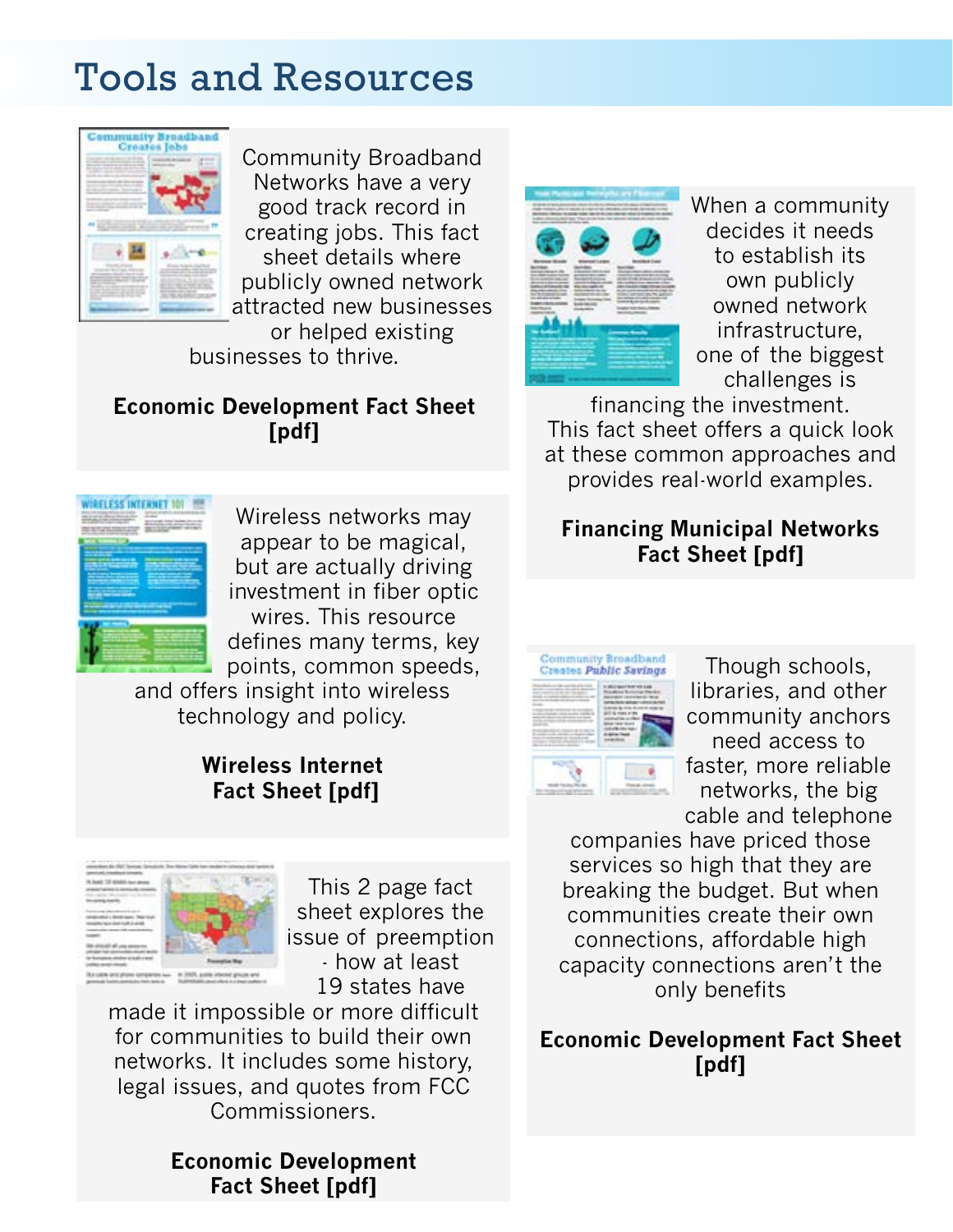# **ABOUT ILSR**



### **Our Mission:**

We make the rules and the rules make us.

ILSR works with citizens, activists, policymakers and entrepreneurs to provide them with innovative strategies and working models that support environmentally sound and equitable economic policies and community development.

## **Our Impact**

We make better and more informed policies when those who design those policies are those who feel their impact.

- ILSR's solar map on the Rooftop Revolution helps 100s of millions of Americans learn how they can get cheaper electricity from rooftop solar than from their utility.
- • ILSR tracks more than 400 local government owned fiber optic networks. We maintain the definitive clearinghouse on local government strategies for expanding access to fast, affordable, and reliable Internet connections.
- ILSR plays a crucial role in fighting Walmart's entry into new markets. As a result of Stacy Mitchell's testimony to the New York City council, Wal-mart stepped back from its two-year, multi-million dollar campaign to open stores in the city.

#### **We Believe**

Both conservatives and liberals recite the proverb, "Give a man a fish and he will be without hunger for a day. Teach a man to fish and he will never be hungry."

Yet the ability to fish will not keep someone from starving if he or she has no access to a net or a boat. Even a boat is insufficient if the community lacks the authority to prevent overfishing or stop the pollution that can destroy spawning grounds.

## **40 Years of ILSR**

We have grown from a small community group to a national voice for vibrant local economies. Today we continue to provide cutting edge advocacy, research, and technical assistance to the growing movement for a new economy.